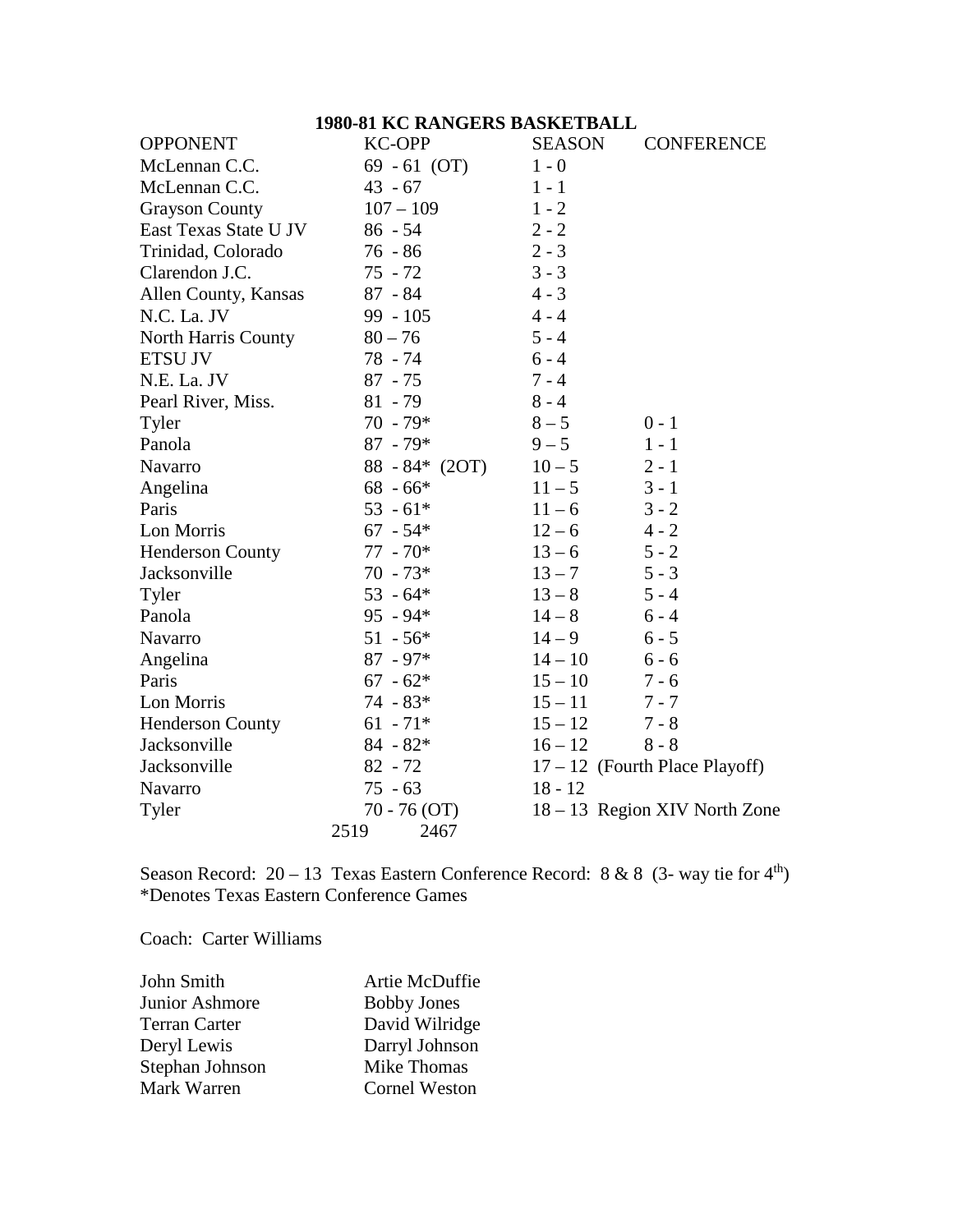### **1981-82 KC RANGERS BASKETBALL**

| <b>OPPONENT</b>              | <b>KC-OPP</b>                                  | <b>SEASON</b> | <b>CONFERENCE</b>     |  |
|------------------------------|------------------------------------------------|---------------|-----------------------|--|
| Wiley                        | $115 - 119$                                    | $0 - 1$       |                       |  |
| <b>Opponent Unknown</b>      | $98 - 107$                                     | $0 - 2$       |                       |  |
| San Jacinto                  | 84 - 99                                        | $0 - 3$       |                       |  |
| <b>Opponent Unknown</b>      | $67 - 64$                                      | $1 - 3$       |                       |  |
| Concordia                    | $122 - 135$                                    | $1 - 4$       |                       |  |
| Northlake                    | 75 - 77                                        | $1 - 5$       |                       |  |
| <b>Texas College JV</b>      | $63 - 62$                                      | $2 - 5$       |                       |  |
| Northlake                    | $102 - 78$                                     | $3 - 5$       |                       |  |
| <b>ETSU JV</b>               | $115 - 75$                                     | $4 - 5$       |                       |  |
| <b>Grayson County</b>        | $73 - 70$                                      | $5 - 5$       |                       |  |
| Clarendon                    | 74 - 88                                        | $5 - 6$       |                       |  |
| Trinidad, Colorado           | 61<br>$-68$                                    | $5 - 7$       |                       |  |
| Nebraska Western             | $74 - 73$                                      | $6 - 7$       |                       |  |
| <b>Texas College JV</b>      | $87 - 72$                                      | $7 - 7$       |                       |  |
| Panola                       | 72<br>$-79*$                                   | $7 - 8$       | $0 - 1$               |  |
| Tyler                        | $88 - 77*$                                     | $8 - 8$       | $1 - 1$               |  |
| <b>ETSU JV</b>               | $67 - 71$                                      | $8 - 9$       |                       |  |
| Paris                        | $79 - 80*$                                     | $8 - 10$      | $1 - 2$               |  |
| Northeast La. JV             | $89 - 87$                                      | $9 - 10$      |                       |  |
| Henderson County             | 61<br>$-64*$                                   | $9 - 11$      | $1 - 3$               |  |
| Navarro                      | $52 - 81*$                                     | $9 - 12$      | $1 - 4$               |  |
| Jacksonville                 | 77<br>$-85*$                                   | $9 - 13$      | $1 - 5$               |  |
| Lon Morris                   | $74 - 66*$                                     | $10 - 13$     | $2 - 5$               |  |
| Angelina                     | $72 - 74*$                                     | $10 - 14$     | $2 - 6$               |  |
| Panola                       | $58 - 114*$                                    | $10 - 15$     | $2 - 7$               |  |
| Tyler                        | $86 - 96*$                                     | $10 - 16$     | $2 - 8$               |  |
| Paris                        | $61 - 55*$                                     | $11 - 16$     | $3 - 8$               |  |
| <b>Henderson County</b>      | $63 - 83*$                                     | $11 - 17$     | $3 - 9$               |  |
| Jacksonville                 | $73 - 78*$                                     | $11 - 18$     | $3 - 10$              |  |
| Navarro                      | $14 - 23*$                                     | $11 - 19$     | $3 - 11$              |  |
| Lon Morris                   | 82<br>$-86*$                                   | $11 - 20$     | $3 - 12$              |  |
| Angelina                     | $85 - 79*$                                     | $12 - 20$     | $4 - 12$              |  |
| <b>Total Points</b>          | 2463<br>2565                                   |               |                       |  |
| $TECD_{bound}$ $\uparrow$ 12 | $S_{\alpha\alpha\alpha}$ D <sub>agard</sub> 12 | $\Omega$      | $*$ Danatas TEC Camas |  |

TEC Record  $4-12$  Season Record  $12-20$  \*Denotes TEC Games Coach: Carter Williams Bernard Batiste Ronnie Aushborne<br>
Junior Ashmore Vincent Mery Junior Ashmore Terran Carter Carlon Davie<br>
Jeff Smith Shohnny A. Sto Johnny A. Stone Sam Moore Tracy Ainsworth Thurman Sanders<br>
Herbert Brooks<br>
Keith Brooks Herbert Brooks<br>Mark Warren Mike Potter, Mgr.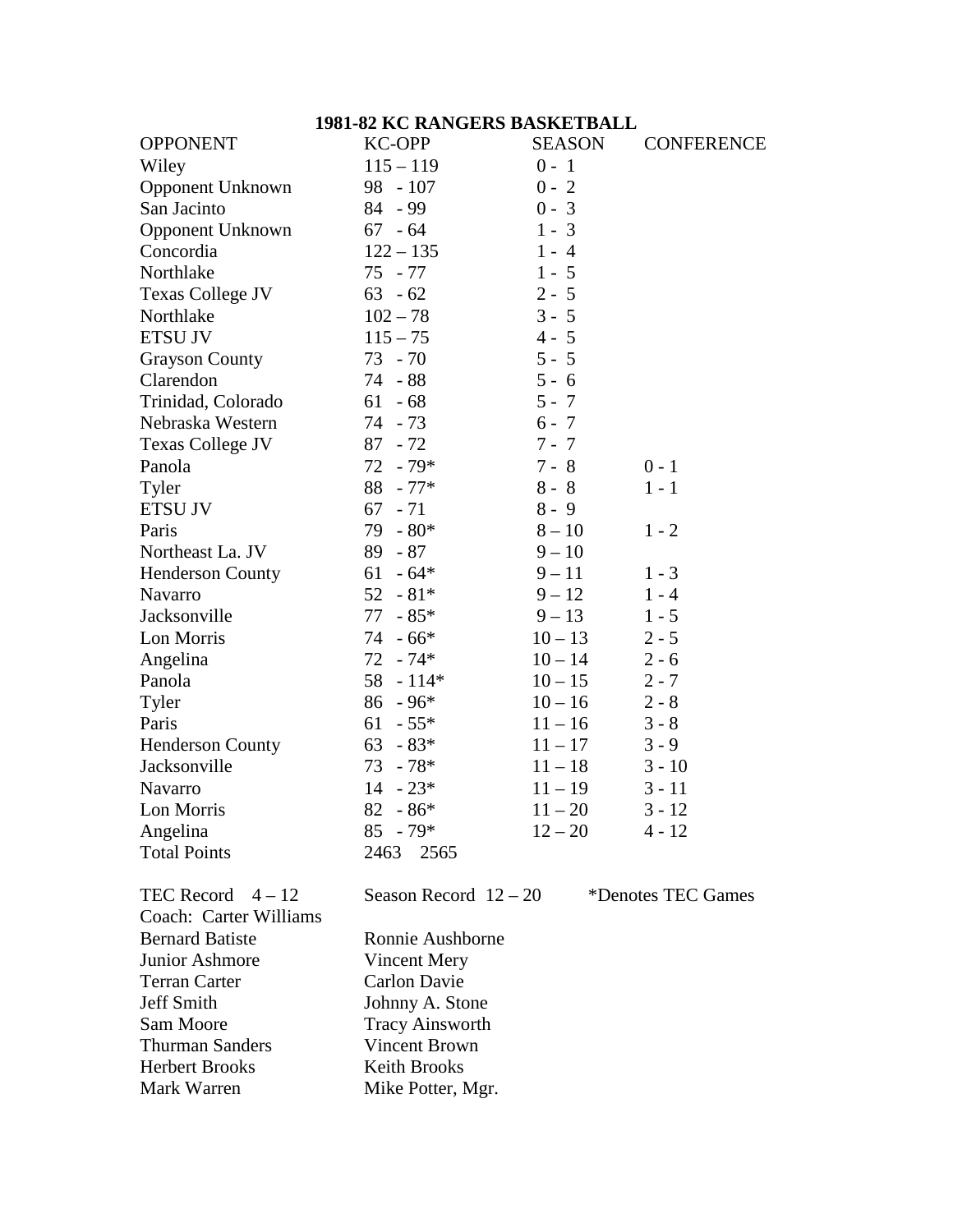#### **1982-83 KC RANGERS BASKETBALL**

| <b>OPPONENT</b>         | <b>KC-OPP</b> | <b>SEASON</b> | <b>CONFERENCE</b> |
|-------------------------|---------------|---------------|-------------------|
| Panola                  | $99 - 105$    |               | $0 - 1$           |
| Tyler                   | $106 - 105$   |               | $1 - 1$           |
| Paris                   | $67 - 64$     |               | $2 - 1$           |
| <b>Henderson County</b> | $72 - 82$     |               | $2 - 2$           |
| Jacksonville Baptist    | $87 - 105$    |               | $2 - 3$           |
| Navarro                 | 69<br>- 78    |               | $2 - 4$           |
| Lon Morris              | $88 - 89$     |               | $2 - 5$           |
| Angelina                | $80 - 87$     |               | $2 - 6$           |
| Panola                  | $69 - 64$     |               | $3 - 6$           |
| Tyler                   | $66 - 68$     |               | $3 - 7$           |
| Paris                   | 78 - 87       |               | $3 - 8$           |
| <b>Henderson County</b> | $66 - 73$     |               | $3 - 9$           |
| Jacksonville Baptist    | 79 - 87       |               | $3 - 10$          |
| <b>Navarro</b>          | 77 - 73       |               | $4 - 10$          |
| Lon Morris              | $86 - 83$     |               | $5 - 10$          |
| Angelina                | $73 - 71$     |               | $6 - 10$          |
| <b>Total Points</b>     | 1321<br>1262  |               |                   |

TEC Record:  $6 - 10^*$  Overall Record:  $11 - 15^*$ \*Only TEC games are listed. No record was available for entire season.

Coach: Carter Williams

John Lawson Keith Brooks Steve Blanchard Bobby Harris Jerry Willson Curtis Harris Herb Brooks Johnny A. Stone Carl Davis Vincent Brown George Warren Adam Hector Charles Young Mike Potter, Trainer Ralph Taylor, Mgr.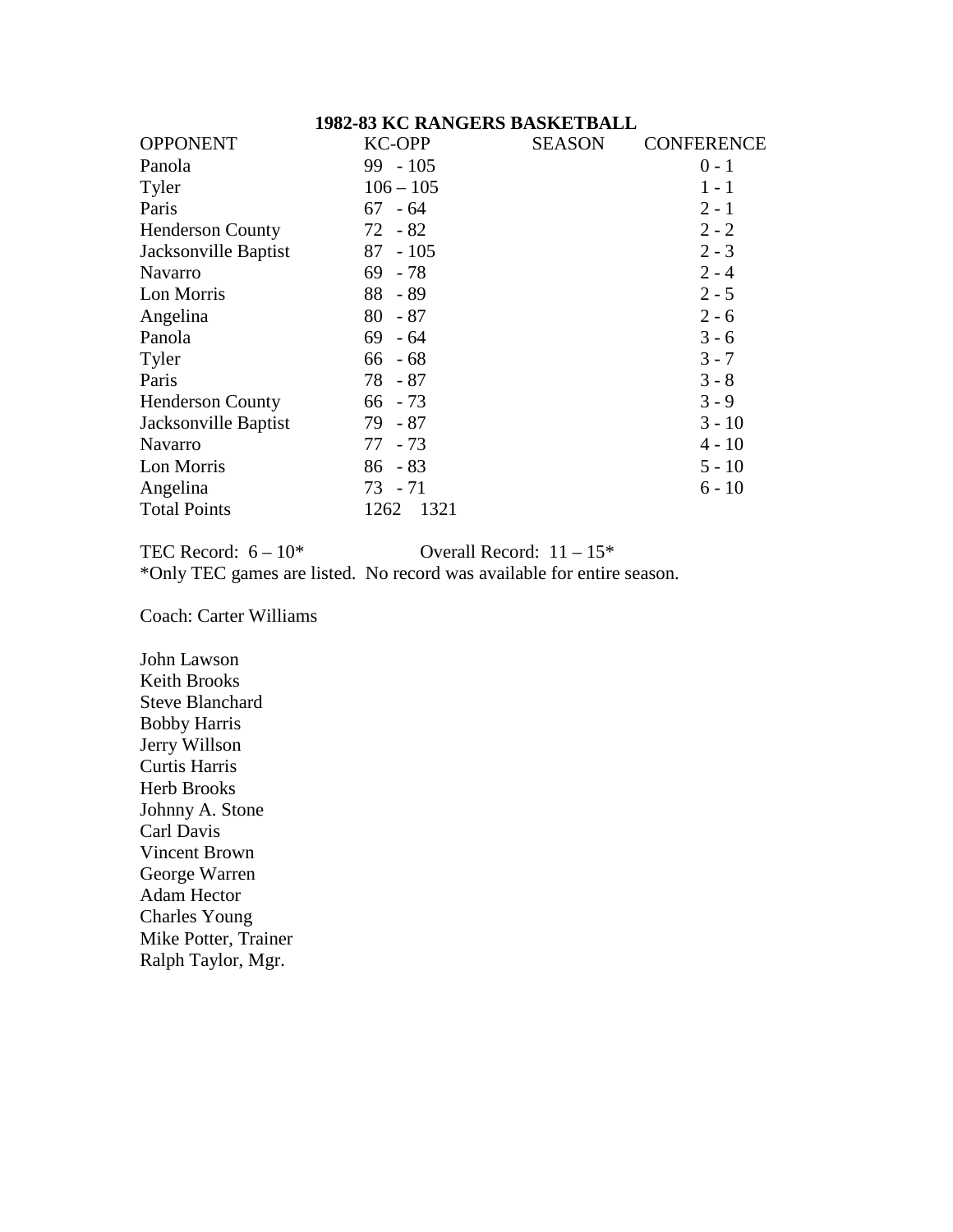#### **1983-84 KC RANGERS BASKETBALL**

| <b>OPPONENT</b>          | <b>KC-OPP</b> | <b>SEASON</b> | <b>CONFERENCE</b> |
|--------------------------|---------------|---------------|-------------------|
| <b>Brookhaven</b>        | $139 - 62$    | $1 - 0$       |                   |
| <b>Brookhaven</b>        | $118 - 58$    | $2 - 0$       |                   |
| San Jacinto              | $70 - 96$     | $2 - 1$       |                   |
| <b>Houston AAU</b>       | $69 - 71$     | $2 - 2$       |                   |
| <b>Bossier Parish CC</b> | $82 - 69$     | $3 - 2$       |                   |
| Wharton                  | $85 - 73$     | $4 - 2$       |                   |
| San Jacinto              | 79 - 82       | $4 - 3$       |                   |
| <b>Bossier Parish CC</b> | $97 - 82$     | $5 - 3$       |                   |
| Wharton                  | $84 - 90$     | $5 - 4$       |                   |
| Northeast La. JV         | $59 - 61$     | $5 - 5$       |                   |
| Northeast La. JV         | $41 - 42$     | $5 - 6$       |                   |
| Panola                   | $88 - 76*$    | $6 - 6$       | $1 - 0$           |
| Tyler                    | $71 - 81*$    | $6 - 7$       | $1 - 1$           |
| Jacksonville             | $73 - 80*$    | $6 - 8$       | $1 - 2$           |
| <b>Henderson County</b>  | $44 - 37*$    | $7 - 8$       | $2 - 2$           |
| Lon Morris               | $73 - 64*$    | $8 - 8$       | $3 - 2$           |
| Angelina                 | $58 - 94*$    | $8 - 9$       | $3 - 3$           |
| Navarro                  | $58 - 56*$    | $9 - 9$       | $4 - 3$           |
| Paris                    | $-86*$<br>72  | $9 - 10$      | $4 - 4$           |
| Panola                   | $69 - 47*$    | $10 - 10$     | $5 - 4$           |
| Tyler                    | $77 - 67*$    | $11 - 10$     | $6 - 4$           |
| Jacksonville             | $69 - 75*$    | $11 - 11$     | $6 - 5$           |
| <b>Henderson County</b>  | 73<br>$-87*$  | $11 - 12$     | $6 - 6$           |
| Lon Morris               | $66 - 64*$    | $12 - 12$     | $7 - 6$           |
| Angelina                 | $66 - 68*$    | $12 - 13$     | $7 - 7$           |
| Navarro                  | 58<br>$-51*$  | $13 - 13$     | $8 - 7$           |
| Paris                    | 80<br>$-89*$  | $13 - 14$     | $8 - 8$           |
| <b>Total Points</b>      | 2018<br>1908  |               |                   |

TEC Record:  $8-8$  Season Record:  $13-14$ \*Denotes Texas Eastern Conference Games

Coach: Ron Mayberry

Bobby Smith Tony Stone David Ortega Randy Smith Sylvester Conrod George Warren Byron Hogans Curtis Harris Alton Jackson Kenny Yates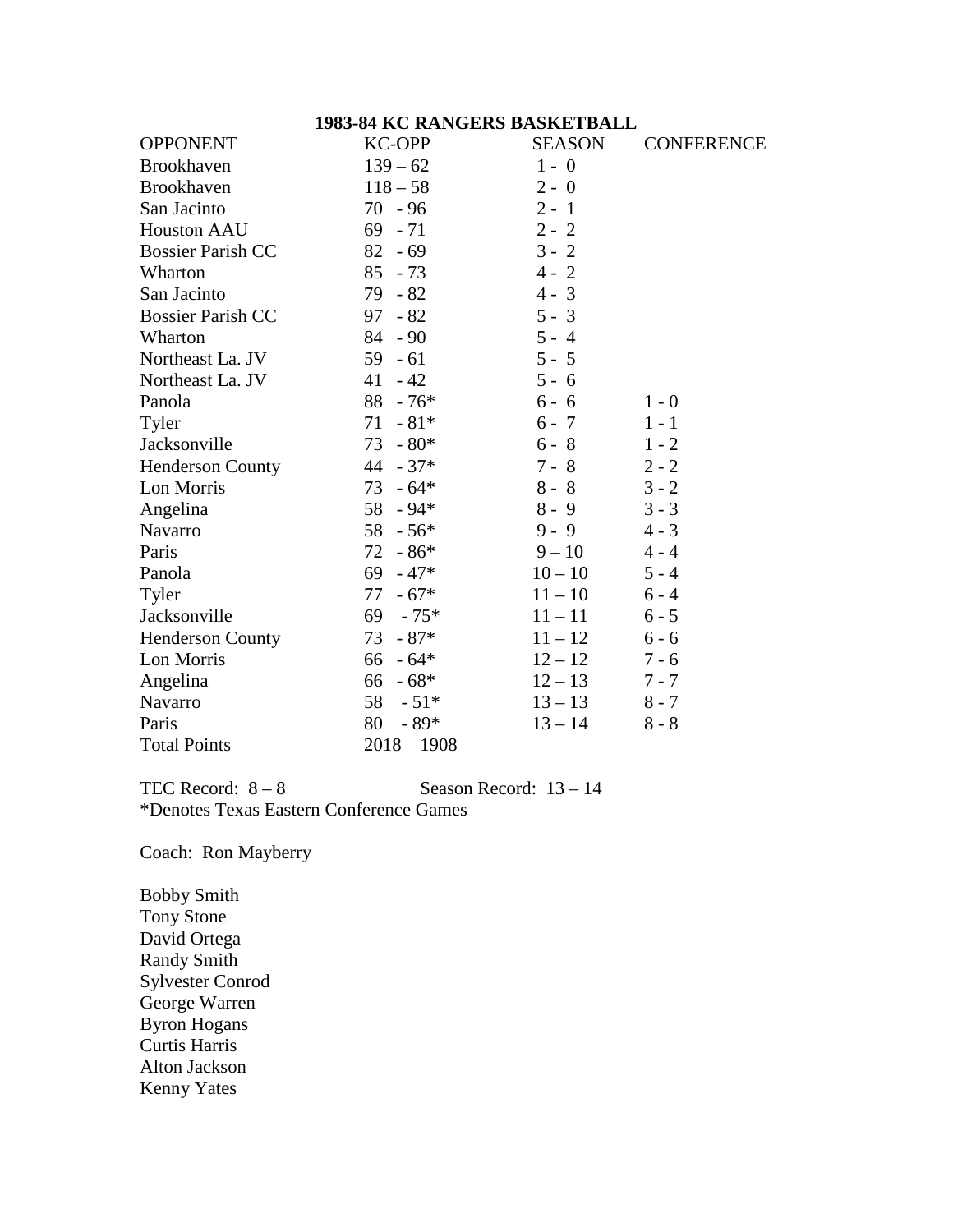# **1984-85 KC RANGERS BASKETBALL**

| <b>OPPONENT</b>          | <b>KC-OPP</b> | <b>SEASON</b> | <b>CONFERENCE</b>              |
|--------------------------|---------------|---------------|--------------------------------|
| <b>Hill County</b>       | $67 - 64$     | $1 - 0$       |                                |
| Cooke County             | $81 - 72$     | $2 - 0$       |                                |
| <b>Bossier Parish CC</b> | $91 - 68$     | $3 - 0$       |                                |
| San Jacinto/North        | $88 - 118$    | $3 - 1$       |                                |
| Laredo CJC               | $68 - 57$     | $4 - 1$       |                                |
| Cooke County             | $90 - 66$     | $5 - 1$       |                                |
| <b>Hill County</b>       | $60 - 59$     | $6 - 1$       |                                |
| Wharton CJC              | $99 - 62$     | $7 - 1$       |                                |
| San Jacinto/North        | $86 - 71$     | $8 - 1$       |                                |
| <b>Bossier Parish CC</b> | $91 - 53$     | $9 - 1$       |                                |
| Navarro JC               | $67 - 49*$    | $10 - 1$      | $1 - 0$                        |
| Tyler                    | $73 - 67*$    | $11 - 1$      | $2 - 0$                        |
| Lon Morris               | $66 - 75*$    | $11 - 2$      | $2 - 1$                        |
| Panola                   | $78 - 63*$    | $12 - 2$      | $3 - 1$                        |
| <b>Western Texas</b>     | $84 - 75$     | $13 - 2$      |                                |
| Wharton CJC              | $80 - 50$     | $14 - 2$      |                                |
| Jacksonville             | $77 - 73*$    | $15 - 2$      | $4 - 1$                        |
| Paris                    | $58 - 43*$    | $16 - 2$      | $5 - 1$                        |
| Angelina                 | $81 - 84*$    | $16 - 3$      | $5 - 2$                        |
| Wharton CJC              | $96 - 62$     | $17 - 3$      |                                |
| <b>Henderson County</b>  | $70 - 66*$    | $18 - 3$      | $6 - 2$                        |
| Navarro                  | $86 - 59*$    | $19 - 3$      | $7 - 2$                        |
| Tyler                    | $78 - 50*$    | $20 - 3$      | $8 - 2$                        |
| Panola                   | $60 - 68*$    | $20 - 4$      | $8 - 3$                        |
| Jacksonville             | $78 - 73*$    | $21 - 4$      | $9 - 3$                        |
| Paris                    | $79 - 68*$    | $22 - 4$      | $10 - 3$                       |
| Angelina                 | $85 - 82*$    | $23 - 4$      | $11 - 3$                       |
| Henderson County         | $54 - 50*$    | $24 - 4$      | $12 - 3$                       |
| Lon Morris               | $99 - 88*$    | $25 - 4$      | $13 - 3$                       |
| Lon Morris               | $69 - 71$     |               | $25 - 5$ (Regional Tournament) |

TEC Record:  $13 - 3$  Season Record:  $25 - 5$ \*Denotes Texas Eastern Conference Games

Coach: Ron Mayberry

| George Adams            | David Ortega       |
|-------------------------|--------------------|
| Brian Allison           | Gerald Paddio      |
| <b>Sylvester Conrod</b> | <b>Bobby Smith</b> |
| James Griffin           | <b>Tony Stone</b>  |
| Byron Hogans            | Leo Walker         |
| C.J. Hudson             | <b>Kenny Yates</b> |
| Karl Moody              | <b>Robert Nash</b> |
|                         |                    |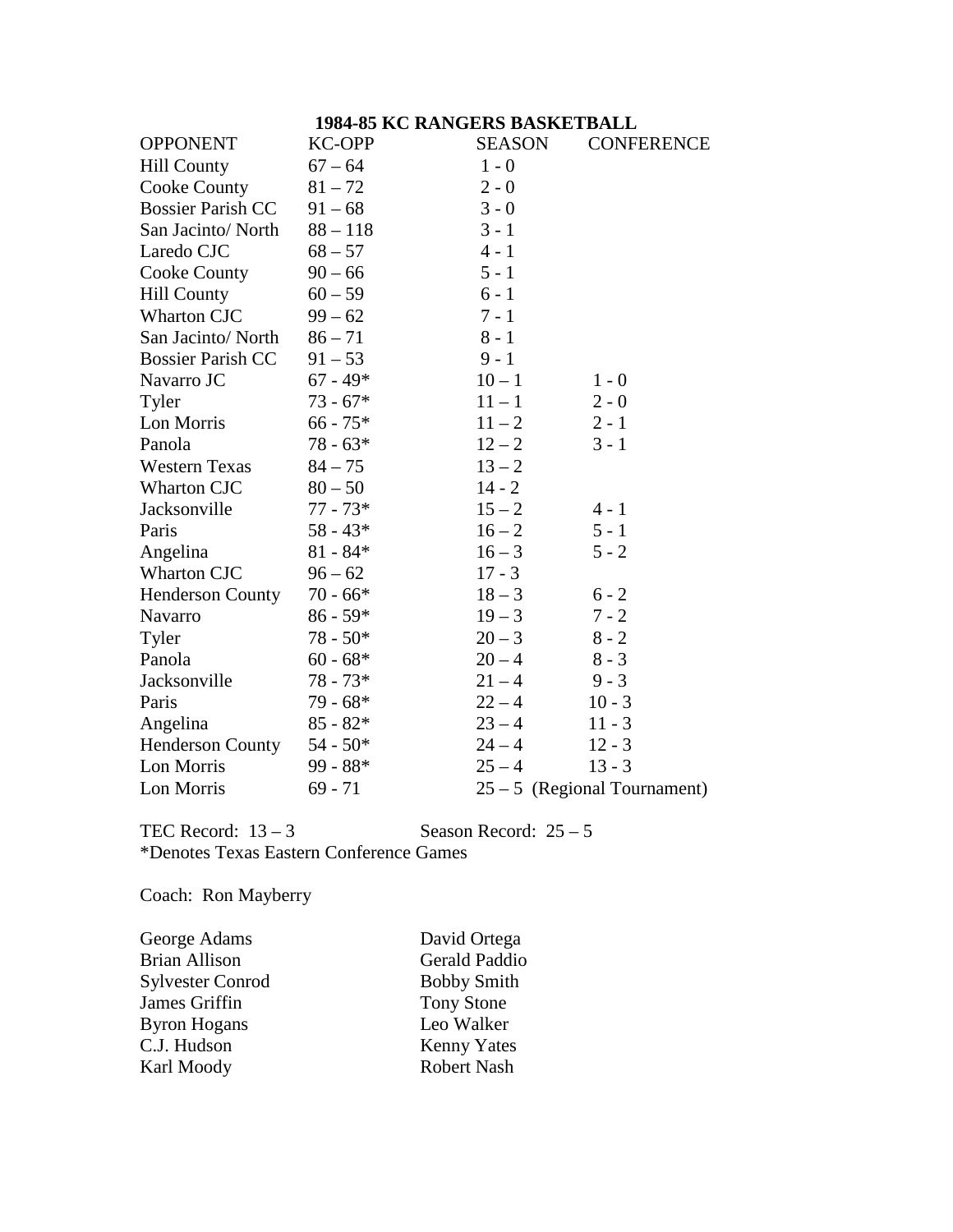|                         | <b>1985-86 KC RANGERS BASKETBALL</b> |               |                   |
|-------------------------|--------------------------------------|---------------|-------------------|
| <b>OPPONENT</b>         | <b>KC-OPP</b>                        | <b>SEASON</b> | <b>CONFERENCE</b> |
| Pearl River Miss.       | $74 - 68$                            | $1 - 0$       |                   |
| Mississippi Gulf Coast  | $65 - 68$                            | $1 - 1$       |                   |
| San Jacinto             | $73 - 105$                           | $1 - 2$       |                   |
| Laredo JC               | $62 - 67$                            | $1 - 3$       |                   |
| <b>Grayson County</b>   | $73 - 58$                            | $2 - 3$       |                   |
| Southwest Christian     | $64 - 51$                            | $3 - 3$       |                   |
| Navarro                 | $67 - 72*$                           | $3 - 4$       | $0 - 1$           |
| Tyler                   | $65 - 64*$                           | $4 - 4$       | $1 - 1$           |
| Lon Morris              | $80 - 96*$                           | $4 - 5$       | $1 - 2$           |
| Panola                  | $71 - 69*$                           | $5 - 5$       | $2 - 2$           |
| San Jacinto             | $73 - 84$                            | $5 - 6$       |                   |
| Laredo JC               | $61 - 65$                            | $5 - 7$       |                   |
| St. Phillips            | $74 - 73$                            | $6 - 7$       |                   |
| Jacksonville College    | $80 - 74*$                           | $7 - 7$       | $3 - 2$           |
| Paris                   | $71 - 68*$                           | $8 - 7$       | $4 - 2$           |
| Angelina                | $52 - 66*$                           | $8 - 8$       | $4 - 3$           |
| <b>Bossier Parish</b>   | $66 - 64$                            | $9 - 8$       |                   |
| <b>Henderson County</b> | $64 - 58*$                           | $10 - 8$      | $5 - 3$           |
| Navarro                 | $74 - 69*$                           | $11 - 8$      | $6 - 3$           |
| Tyler                   | $62 - 61*$                           | $12 - 8$      | $7 - 3$           |
| Lon Morris              | $78 - 72*$                           | $13 - 8$      | $8 - 3$           |
| Panola                  | $61 - 72*$                           | $13 - 9$      | $8 - 4$           |
| Jacksonville            | $84 - 93*$                           | $13 - 10$     | $8 - 5$           |
| Paris                   | $71 - 66*$                           | $14 - 10$     | $9 - 5$           |
| Angelina                | $82 - 89*$                           | $14 - 11$     | $9 - 6$           |
| Delgado                 | $79 - 103$                           | $14 - 12$     |                   |
| <b>Henderson County</b> | $72 - 83*$                           | $14 - 13$     | $9 - 7$           |

TEC Record: 9-7 Season Record: 14-13 \*Denotes Texas Eastern Conference Games

Coach: Roger Schnepp

Robert Nash Ken Brown Kim Zurcher Mark Rickett Bryant Kirksey Jay Mizell David Pelz Joe Lauritsen Anthony Armstrong Wayne Haynie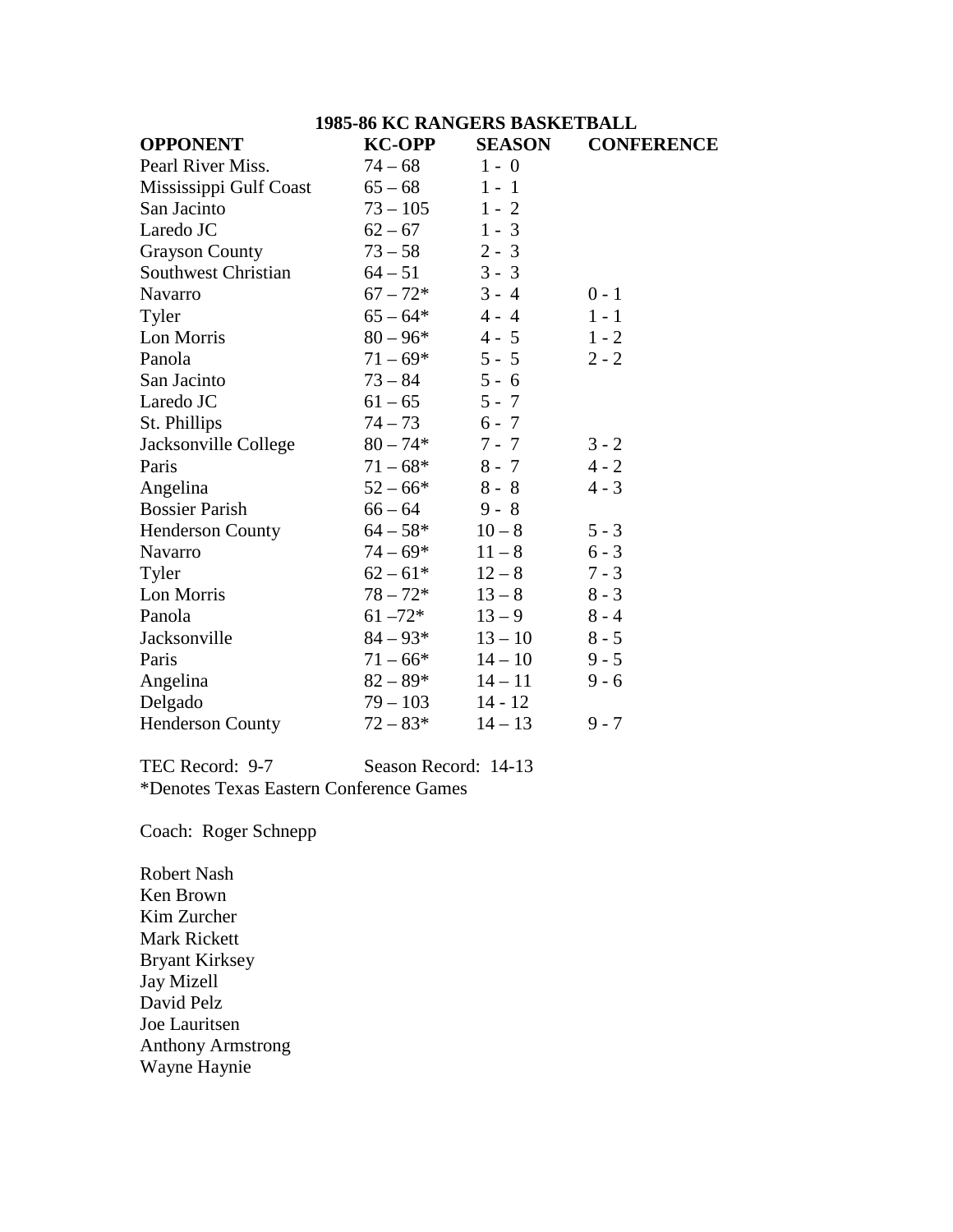| <b>1986-87 KC RANGERS BASKETBALL</b> |                  |               |                   |
|--------------------------------------|------------------|---------------|-------------------|
| <b>OPPONENT</b>                      | <b>KC-OPP</b>    | <b>SEASON</b> | <b>CONFERENCE</b> |
| Wharton                              | $92 - 72$        | $1 - 0$       |                   |
| McLennan                             | $88 - 90 (2 OT)$ | $1 - 1$       |                   |
| <b>TSTI</b>                          | $56 - 47$        | $2 - 1$       |                   |
| <b>Howard County</b>                 | $99 - 89$        | $3 - 1$       |                   |
| Southwest Christian                  | $92 - 80$ (OT)   | $4 - 1$       |                   |
| <b>Grayson County</b>                | $83 - 74$        | $5 - 1$       |                   |
| Cisco                                | $56 - 49$        | $6 - 1$       |                   |
| Panola*                              | $67 - 62$        | $7 - 1$       | $1 - 0$           |
| Tyler*                               | $71 - 73$        | $7 - 2$       | $1 - 1$           |
| Trinity Valley*                      | $77 - 82$        | $7 - 3$       | $1 - 2$           |
| Paris*                               | $58 - 60$ (OT)   | $7 - 4$       | $1 - 3$           |
| McLennan                             | $75 - 69$        | $8 - 4$       |                   |
| Wharton                              | $73 - 72$        | $9 - 4$       |                   |
| <b>Howard County</b>                 | $87 - 80$        | $10 - 4$      |                   |
| <b>Bossier Parish</b>                | $81 - 82$ (OT)   | $10 - 5$      |                   |
| Jacksonville*                        | $79 - 83$        | $10 - 6$      | $1 - 4$           |
| Angelina*                            | $50 - 52$        | $10 - 7$      | $1 - 5$           |
| Lon Morris*                          | $66 - 70$ (OT)   | $10 - 8$      | $1 - 6$           |
| Navarro*                             | $70 - 54$        | $11 - 8$      | $2 - 6$           |
| Panola*                              | $50 - 42$        | $12 - 8$      | $3 - 6$           |
| Tyler*                               | $55 - 56$        | $12 - 9$      | $3 - 7$           |
| Trinity Valley*                      | $60 - 70$        | $12 - 10$     | $3 - 8$           |
| Navarro*                             | $63 - 75$        | $12 - 11$     | $3 - 9$           |
| Paris*                               | $58 - 67$        | $12 - 12$     | $3 - 10$          |
| <b>Southwest Christian</b>           | $94 - 70$        | $13 - 12$     |                   |
| Jacksonville*                        | $100 - 104$ (OT) | $13 - 13$     | $3 - 11$          |
| Angelina*                            | $93 - 86$        | $14 - 13$     | $4 - 11$          |
| Lon Morris*                          | $103 - 90$       | $15 - 13$     | $5 - 11$          |

TEC Record: 5 - 11 Season Record: 15 - 13 \*Denotes Texas Eastern Conference Games

Coach: Roger Schnepp

| Ken Brown (Jacksonville, TX)   | Anthony Warner (Frankston, IN) |
|--------------------------------|--------------------------------|
| Mark Rickett (Longview)        | Collin Wade (Henderson)        |
| Bryant Kirksey (Chicago)       | Doug Grisson (Sabine)          |
| Jay Mizell (White Oak)         | Damon Armstrong (Brooklyn NY)  |
| Anthony Armstrong (Chicago)    | Don Cary (Angola, IN)          |
| Wayne Haynie (Longview)        | Phil Lamson (Longansport, IN)  |
| Darnell Rucker (Cleveland, OH) |                                |
|                                |                                |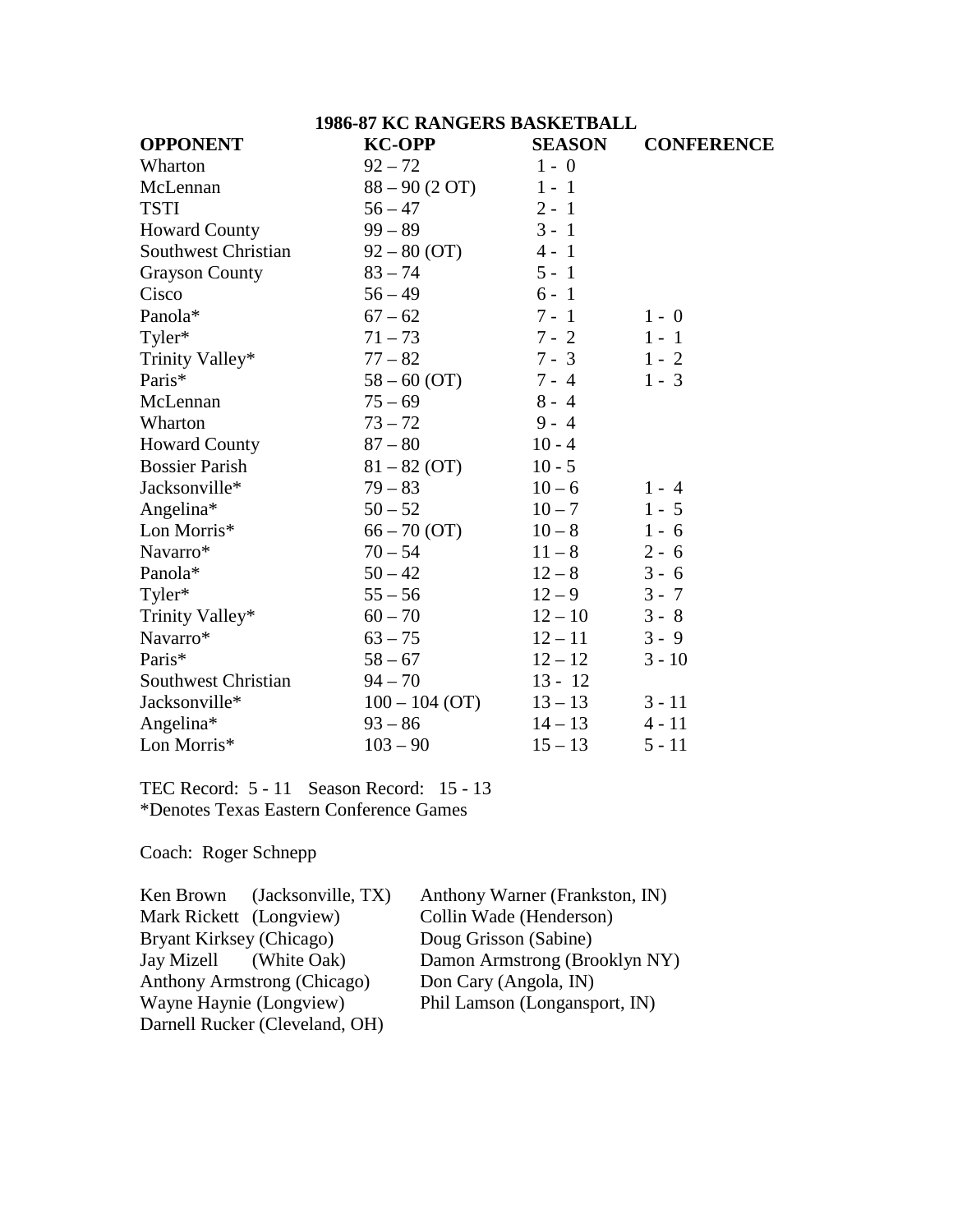|                            | <b>1987-88 KC RANGERS BASKETBALL</b> |               |                   |
|----------------------------|--------------------------------------|---------------|-------------------|
| <b>OPPONENT</b>            | <b>KC-OPP</b>                        | <b>SEASON</b> | <b>CONFERENCE</b> |
| Wharton                    | $62 - 71$                            | $0 - 1$       |                   |
| <b>Blinn</b>               | $54 - 59$                            | $0 - 2$       |                   |
| <b>Howard County</b>       | $61 - 73$                            | $0 - 3$       |                   |
| <b>Western Texas</b>       | $85 - 80$                            | $1 - 3$       |                   |
| <b>Baptist Christian</b>   | $78 - 64$                            | $2 - 3$       |                   |
| <b>TSTI</b>                | $69 - 87$                            | $2 - 4$       |                   |
| <b>Southwest Christian</b> | $91 - 96$                            | $2 - 5$       |                   |
| <b>Baptist Christian</b>   | $98 - 74$                            | $3 - 5$       |                   |
| <b>Southwest Christian</b> | $84 - 74$                            | $4 - 5$       |                   |
| Panola*                    | $57 - 55$                            | $5 - 5$       | $1 - 0$           |
| Tyler*                     | $81 - 85$                            | $5 - 6$       | $1 - 1$           |
| Trinity Valley*            | $83 - 81$                            | $6 - 6$       | $2 - 1$           |
| Paris*                     | $88 - 92$                            | $6 - 7$       | $2 - 2$           |
| <b>Howard County</b>       | $87 - 72$                            | $7 - 7$       |                   |
| Wharton                    | $82 - 66$                            | $8 - 7$       |                   |
| Jacksonville*              | $69 - 89$                            | $8 - 8$       | $2 - 3$           |
| Angelina*                  | $139 - 138(2OT)$                     | $9 - 8$       | $3 - 3$           |
| Lon Morris*                | $73 - 86$                            | $9 - 9$       | $3 - 4$           |
| Navarro*                   | $78 - 83$                            | $9 - 10$      | $3 - 5$           |
| Panola*                    | $65 - 75$                            | $9 - 11$      | $3 - 6$           |
| Tyler*                     | $80 - 92$                            | $9 - 12$      | $3 - 7$           |
| Trinity Valley*            | $69 - 87$                            | $9 - 13$      | $3 - 8$           |
| Paris*                     | $64 - 62$                            | $10 - 13$     | $4 - 8$           |
| Jacksonville*              | $64 - 95$                            | $10 - 14$     | $4 - 9$           |
| Angelina*                  | $69 - 74$                            | $10 - 15$     | $4 - 10$          |
| Lon Morris*                | $77 - 94$                            | $10 - 16$     | $4 - 11$          |
| Navarro*                   | $100 - 87$                           | $11 - 16$     | $5 - 11$          |
| Totals                     | $2104 - 2191$                        |               |                   |

TEC Record: 5 - 11 Season Record: 11 - 16 \*Denotes Texas Eastern Conference Games

Coach: Roger Schnepp

| Anthony Warner (Frankston, IN) |  |  |
|--------------------------------|--|--|
| Andre Davis (Detroit)          |  |  |
| Greg Johnson (Indianapolis)    |  |  |
| Scott Gross (Decatur, IN)      |  |  |
| Alfred Walker (Chicago)        |  |  |
| Don Roland (Sulphur Springs)   |  |  |
|                                |  |  |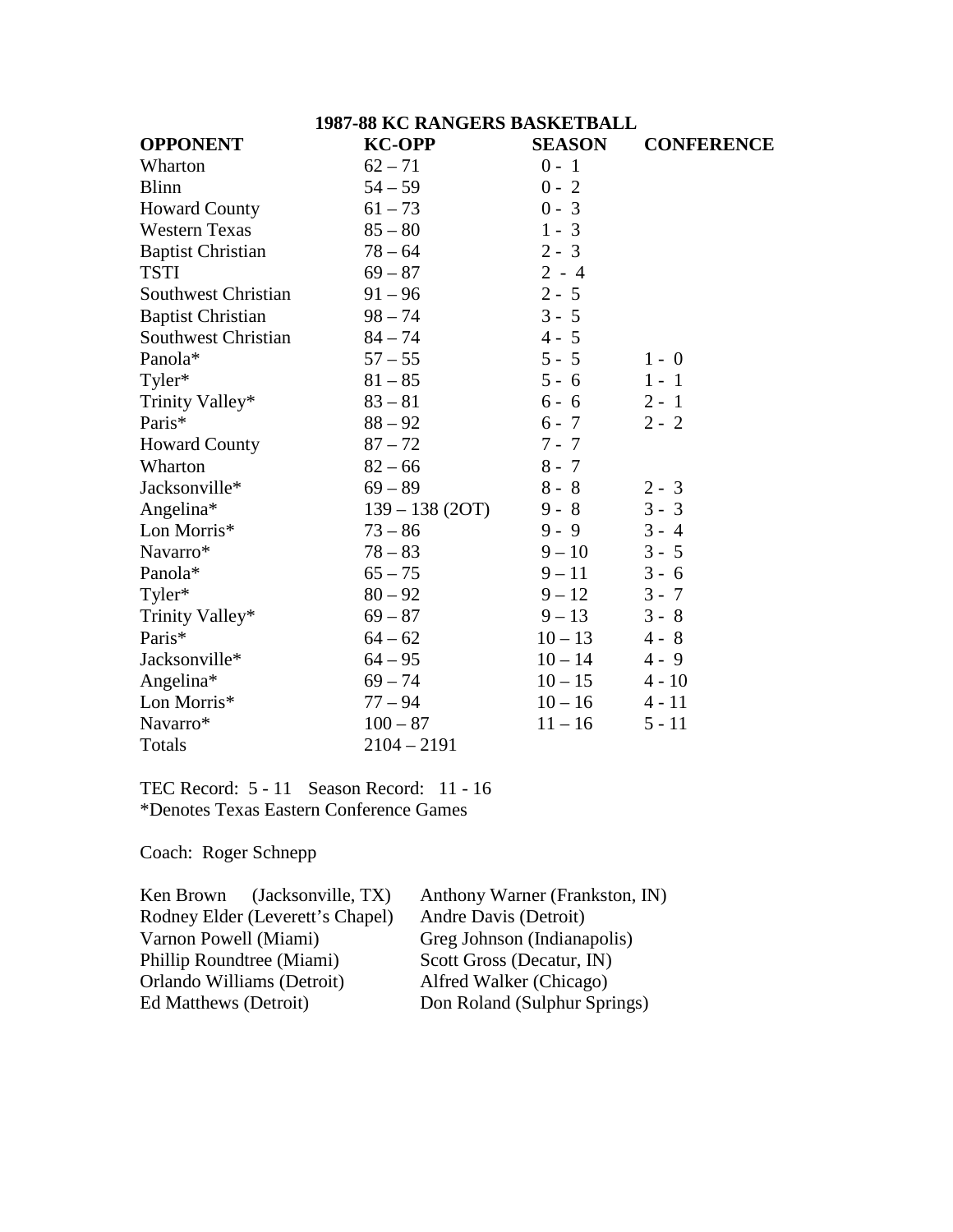| <b>1988-89 KC RANGERS BASKETBALL</b>    |                        |                           |                   |
|-----------------------------------------|------------------------|---------------------------|-------------------|
| <b>OPPONENT</b>                         | <b>KC-OPP</b>          | <b>SEASON</b>             | <b>CONFERENCE</b> |
| <b>TSTI</b>                             | $98 - 83$              | $\boldsymbol{0}$<br>$1 -$ |                   |
| San Jacinto                             | $93 - 106$             | $\mathbf{1}$<br>$1 -$     |                   |
| <b>TSTI</b>                             | $110 - 97$             | $2 -$<br>$\mathbf{1}$     |                   |
| New Mexico JC                           | $117 - 92$             | $3 -$<br>$\mathbf{1}$     |                   |
| Hutchinson, KS                          | $57 - 56$              | $\mathbf{1}$<br>$4 -$     |                   |
| Hiwassee, TN                            | $80 - 83$              | $\overline{c}$<br>$4 -$   |                   |
| Wharton                                 | $89 - 60$              | $\overline{c}$<br>$5 -$   |                   |
| Weatherford                             | $80 - 83$              | 3<br>$5 -$                |                   |
| McLennan                                | $83 - 81$              | 3<br>$6 -$                |                   |
| Weaterford                              | 79 - 77                | 3<br>$7 -$                |                   |
| Ranger                                  | $104 - 94$             | 3<br>$8 -$                |                   |
| Navarro*                                | 73 - 78                | $\overline{4}$<br>$8 -$   |                   |
| Angelina*                               | $91 - 105$             | $8 -$<br>5                |                   |
| Jacksonville*                           | $81 - 100$             | $8-$<br>6                 |                   |
| Panola*                                 | 72 - 76                | $\overline{7}$<br>$8 -$   |                   |
| Southern Baptist                        | $88 -$<br>72           | $\tau$<br>$9 -$           |                   |
| Wharton                                 | -72<br>$99 -$          | $10 -$<br>$\overline{7}$  |                   |
| Lon Morris*                             | 94 - 96 (OT)           | $10 -$<br>8               |                   |
| San Jacinto                             | $80 - 95$              | $10 -$<br>9               |                   |
| Trinity Valley*                         | $73 - 76$              | $10 - 10$                 |                   |
| Tyler*                                  | $76 - 101$             | $10 - 11$                 |                   |
| Paris*                                  | $88 - 94$              | $10 - 12$                 |                   |
| Navarro*                                | $73 -$<br>86           | $10 - 13$                 |                   |
| Angelina*                               | 81<br>$91 -$           | $11 - 13$                 |                   |
| Jacksonville*                           | $82 -$<br>95           | $11 - 14$                 |                   |
| Lon Morris*                             | $103 -$<br>85          | $12 - 14$                 |                   |
| Panola*                                 | $62 -$<br>61           | $13 - 14$                 |                   |
| Trinity Valley*                         | 84<br>$71 -$           | $13 - 15$                 |                   |
| Tyler*                                  | $91 - 117$             | $13 - 16$                 |                   |
| Paris*                                  | $80 - 86$              | $13 - 17$                 |                   |
| Total                                   | $2558 - 2572$          |                           |                   |
| TEC Record: $3 - 13$                    | Season Record: 13 - 17 |                           |                   |
| *Denotes Texas Eastern Conference Games |                        |                           |                   |

Coach: Roger Schnepp

Omar Lee (Elmburst, NY) Chris Johsnon (Garland)<br>Rodney Elder (Kilgore) Andre Davis (Detroit) Rodney Elder (Kilgore)<br>Paul Walker (Pasadena) Greg Johnson (Indianapolis)<br>Scott Gross (Decatur, IN) Charles Robinson (Cleveland) Scott Gross (Decatur, IN)<br>Felix Hamilton (Baltimore) Bill Robinson (Ocala, FL) Felix Hamilton (Baltimore) Bill Robinson (Ocala<br>
Junior Simpson (Barberton, OH) Russell Lee (Etoile) Junior Simpson (Barberton, OH)